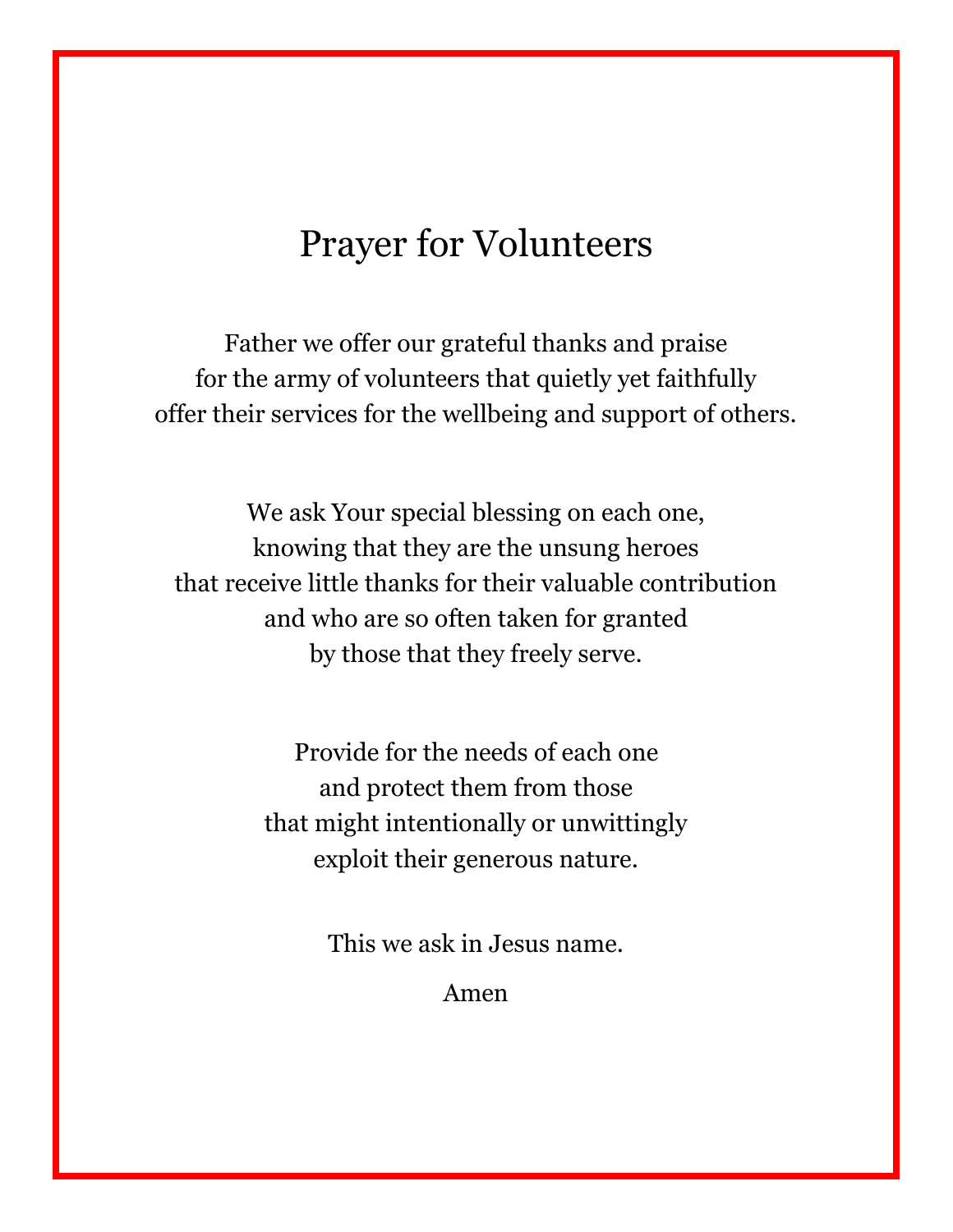**Dear Diaper Drive Organizer,**

#### **You've chosen to donate diapers to Catholic Charities Diaper Bank, serving families throughout Delaware and the Eastern Shore of Maryland.**

**THANK YOU! You are helping babies and families in our community in a real and lasting way! Providing a baby with clean diapers creates an immediate, positive impact in the life of that individual infant and the life of that family. The Catholic Charities Diaper Bank believes we can create, through actions large and small, collective and individual, a community in which families have all they need to thrive. Thank you for helping to build that community.**

**Catholic Charities helps over 200 families each year who can't afford to purchase enough diapers for their children. One in three families struggle to buy diapers.**

**Low-income families grapple with a multitude of expenses, and often must choose between sufficient diapers and paying rent and utility bills, or buying food.**

**Many parents cannot go to work or school if they can't leave their babies at child care. Most child care centers, even free and subsidized facilities, require parents to provide a day's supply of disposable diapers. Cloth diapers are not accepted at the vast majority of child care centers. Families living in rental units often cannot use common laundry areas, or laundromats, to wash cloth diapers.** 

**This quick Toolkit contains flyers, facts about the need for diapers, diaper drive ideas and the simple steps to create a successful diaper drive. Also included with this Toolkit is a file to track the diapers you collect. Tracking the items you collect allows you to easily share your success with those who contributed.**

**Know that we're here to help! If there's anything we can do to make your diaper drive more successful, please let us know. We look forward to getting the diapers you collect to families who desperately need them!**

**Catholic Charities Diaper Bank Staff**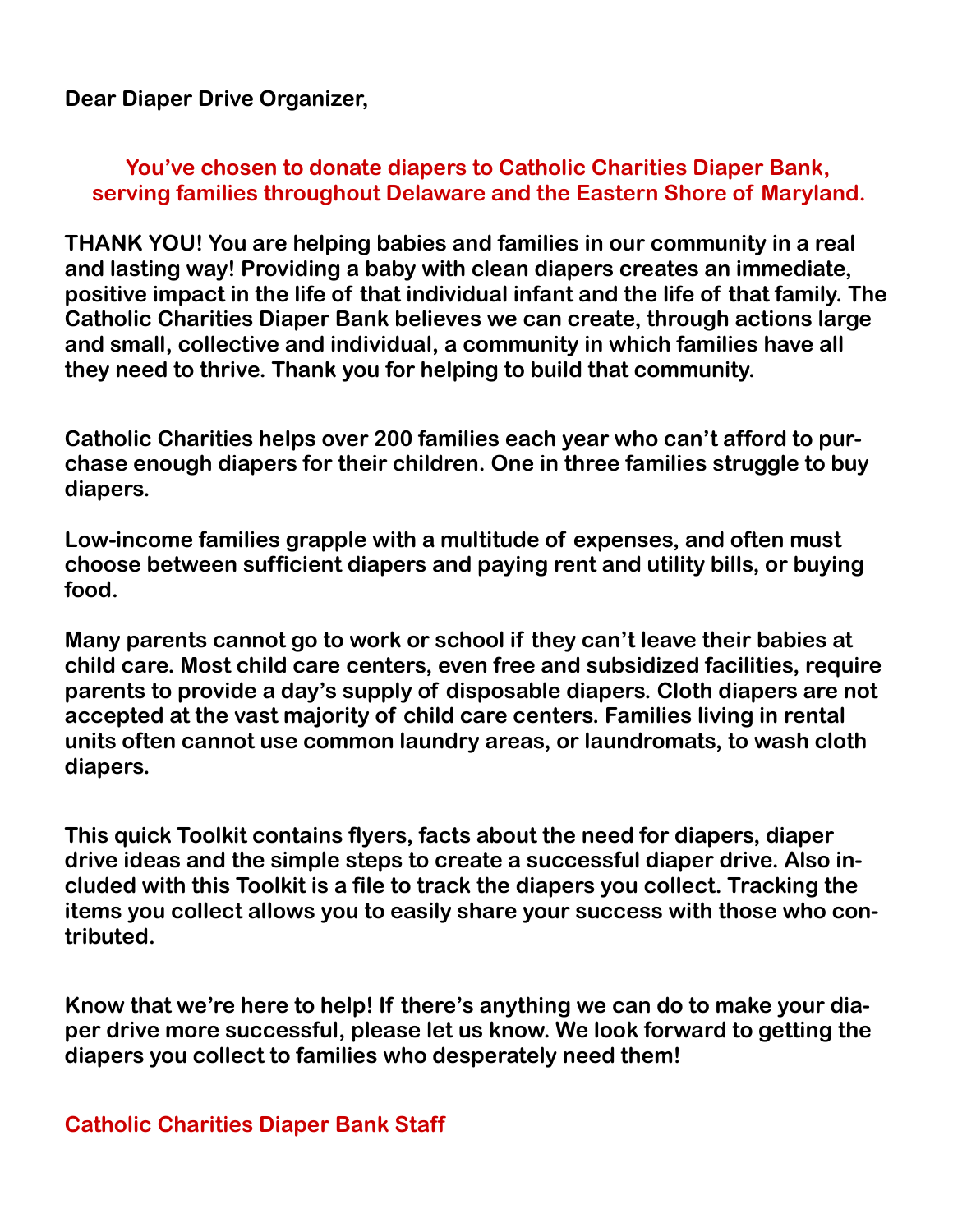#### **Diaper Drive Checklist**

#### **Pick a theme**

**It can be simple like Moms Helping Moms.** 

**Or, be more creative. Here are some themes to get you started:**

| <b>Baby showers</b>          | <b>Birthdays</b>     |
|------------------------------|----------------------|
| Mother's Day                 | <b>Stuff the bus</b> |
| <b>Office or School Race</b> | <b>Baby Olympics</b> |
| <b>Dinner parties</b>        | <b>Diaper Derby</b>  |
|                              |                      |

**Other holiday-related themes** 

#### **Set goals for collection**

**Develop a way to track your progress.**

#### **Select a start and end date**

**Typically, diaper drives last for a week or a month.** 

#### **Choose a location**

- **Pick one or two places that are centrally located and willing to help, like a local library or a business.**
- **Label the collection bins clearly and colorfully!**
- **If hosting a diaper drive at your office, consider a friendly competition between departments, groups, or floors.**

#### **Find volunteers to help**

- **Ask your friends, neighbors, or colleagues.**
- **Think about involving your schools, church, a local community center, your workplace, or local places of business.**
- **How about getting your family to take on the project in lieu of holiday gifts?**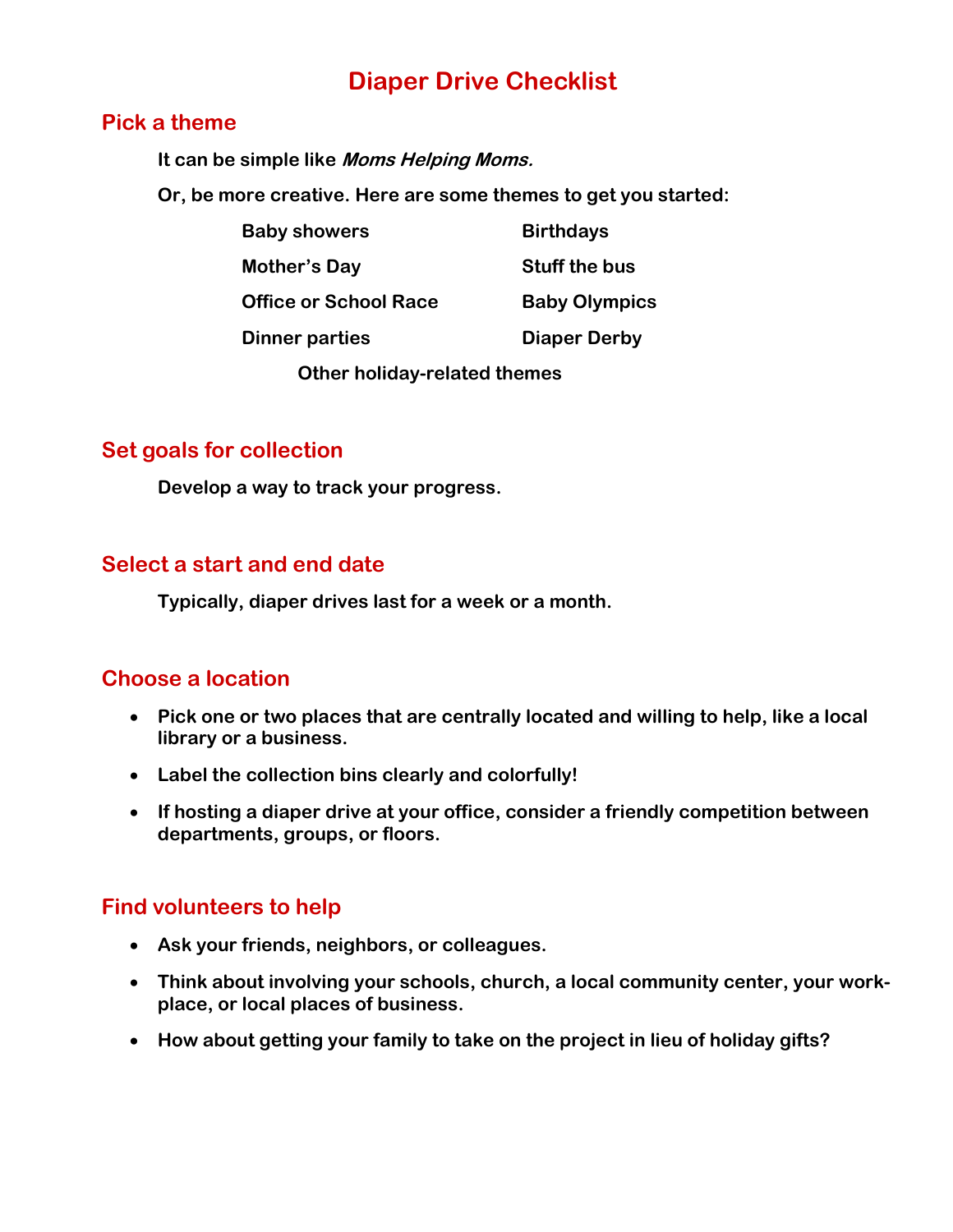#### **Spread the word**

- **Announce your diaper drive via social media.**
- **Post notices within the community, like in your neighborhood association or block, office, local businesses, or libraries. Don't forget children's stores, boutiques, salons, spas, and community play spaces.**
- **Break out your email address contacts, Facebook friends, Twitter followers, etc., and let everyone know you're hosting a drive. Ask them to let their friends, family and contacts know as appropriate.**
- **Add to your email signature line.**
- **Have your partner organization promote.**

#### **Make It a Party**

**If you're already planning a party ask folks to bring a pack of diapers as their "admission fee." What about hosting a:**

| <b>Baby Shower</b>                                | <b>Birthday Party</b>     |  |
|---------------------------------------------------|---------------------------|--|
| <b>Cocktail Party</b>                             | <b>Just Because Party</b> |  |
| <b>Game Night</b>                                 | <b>Movie Night</b>        |  |
| Play-date party at your home or a community space |                           |  |

**Or simply a diaper donation party**

#### **Think outside the [diaper] box**

- **Provide information on diaper need**
- **Pass out donation envelopes for those who can donate monetarily**
- **Take pictures to share in your recap and for future publicity**
- **Inform local print and news media (you never know!)**
- **Recruit a volunteer committee to help run the diaper drive**
- **Host a kickoff event**
- **Personally thank your donors**

#### **Collect and deliver diapers**

**Rally the volunteers and deliver the donated diapers to Catholic Charities. If you need assistance, we can make arrangements to pick up your donation.**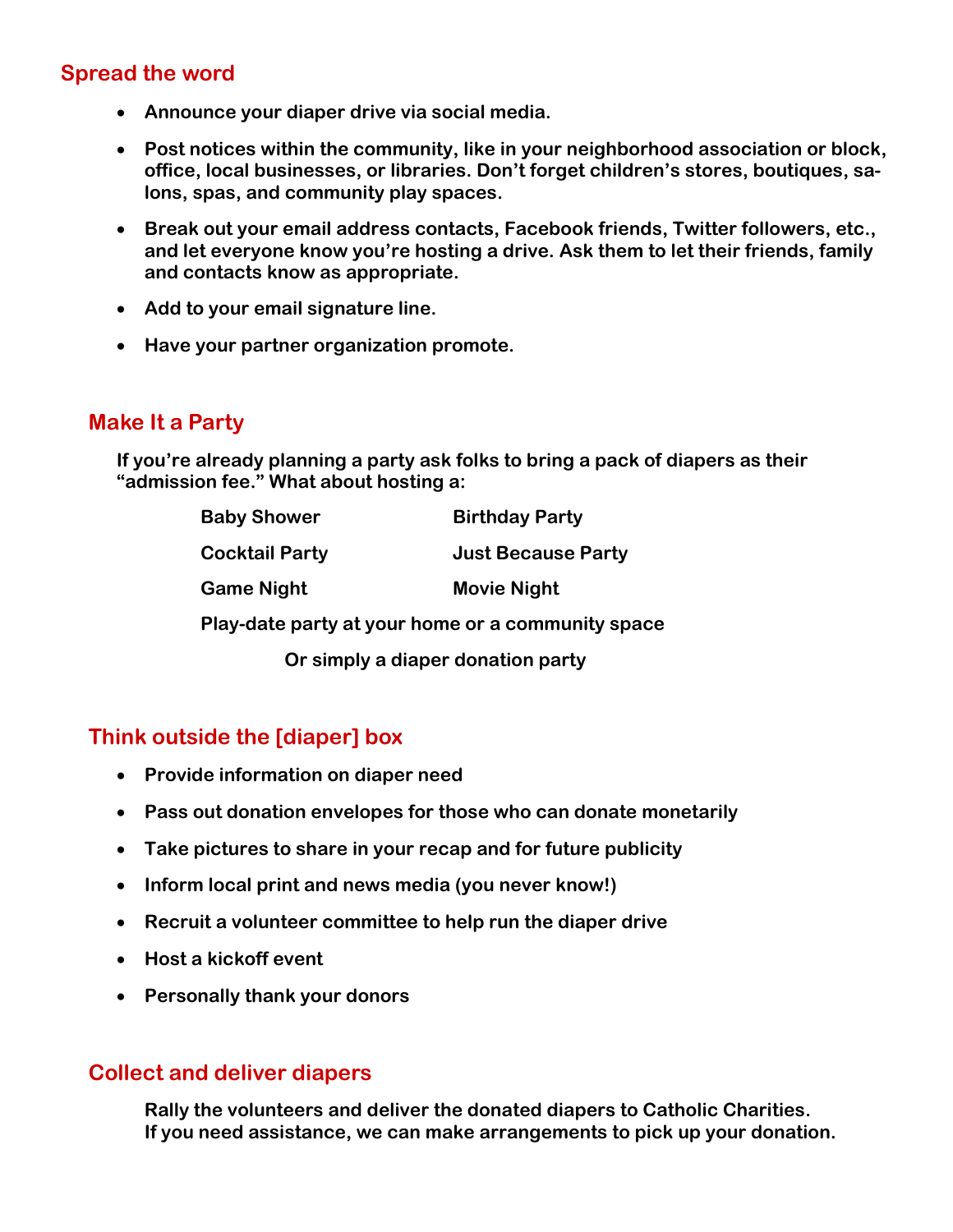**I'm on my way to donate to the Diaper Drive!**

# **JOIN OUR Diaper Drive! Sponsored by**



**Drop-off Location:** 

Date: Time:

**\_\_\_\_\_\_\_\_\_\_\_\_\_\_\_\_\_\_\_\_\_\_\_\_\_\_\_\_\_\_\_\_\_\_\_\_\_**

**\_\_\_\_\_\_\_\_\_\_\_\_\_\_\_\_\_\_\_\_\_\_\_\_\_\_\_\_\_\_\_\_\_\_\_\_\_\_**

**Benefiting Organization: Catholic Charities Diaper Bank**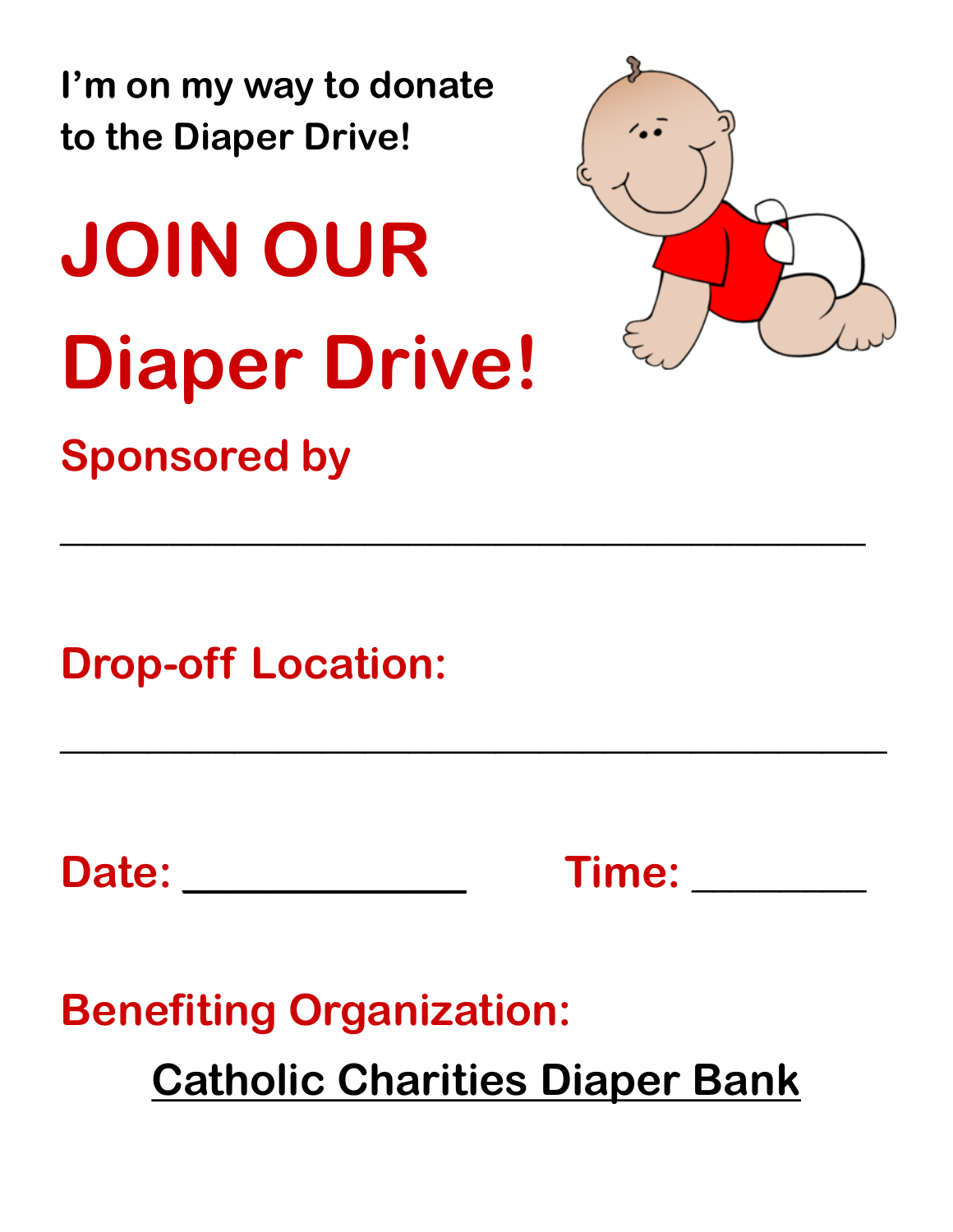## Support Catholic Charities Diaper Bank with a Diaper Drive



# **NEEDED ITEMS**

## Diapers—all sizes

*Don't forget larger sizes for our toddlers—4, 5, 6*

Diaper Wipes Baby Bath Wash Wash Cloths

Items can be delivered to

Catholic Charities Bayard House 300 Bayard Avenue Wilmington DE 19805 302-654-1184

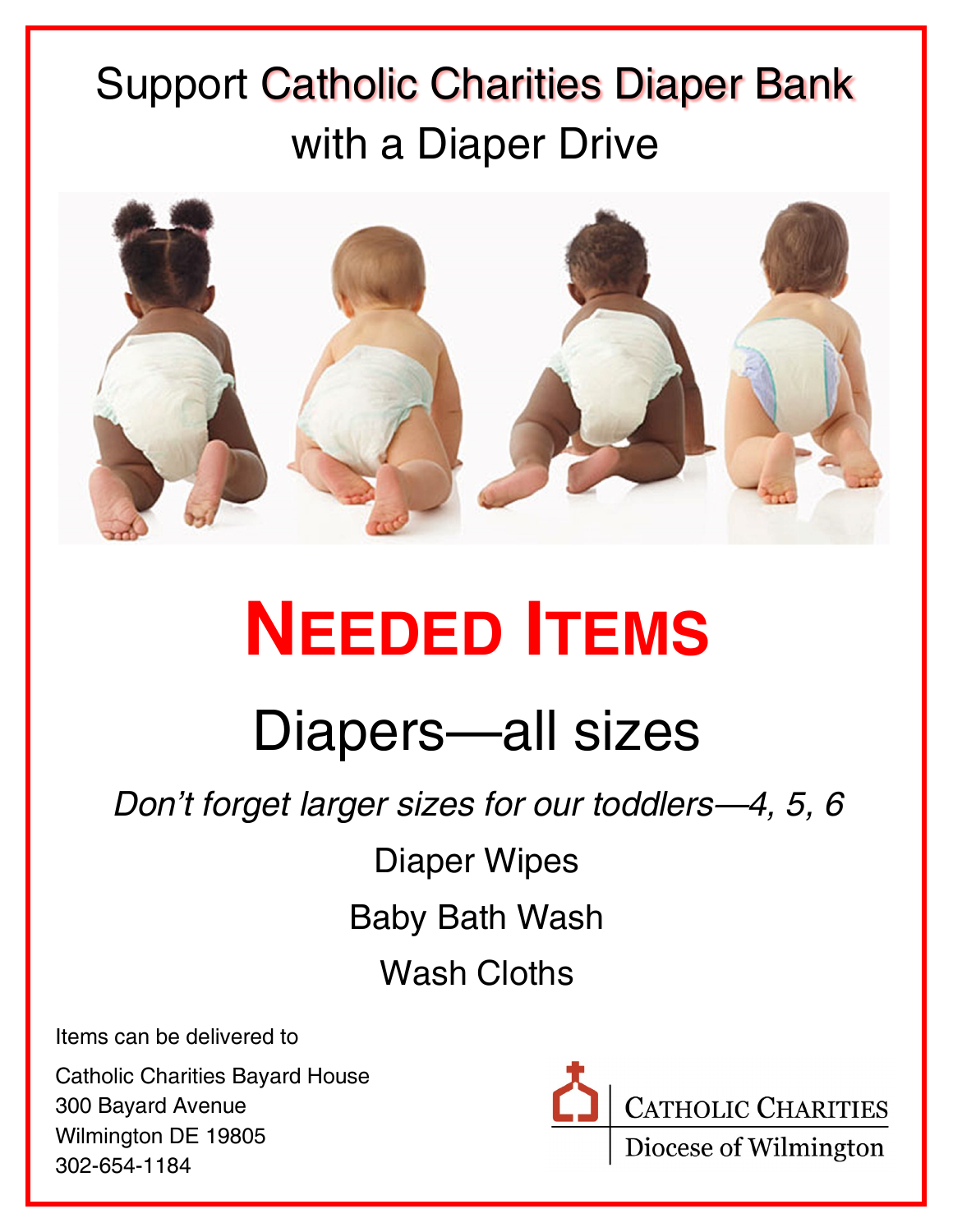| <b>Diaper Collection Form</b>                                                                      |                |               |  |  |
|----------------------------------------------------------------------------------------------------|----------------|---------------|--|--|
| Use this form to track your diaper donations.                                                      |                |               |  |  |
| Provide this information to Catholic Charities TCB Diaper Bank.                                    |                |               |  |  |
| Got pictures? Send us your photos and we will post them on our website<br>and in our e-newsletter! |                |               |  |  |
|                                                                                                    |                |               |  |  |
|                                                                                                    |                |               |  |  |
|                                                                                                    |                |               |  |  |
|                                                                                                    | <b>Size</b>    | <b>Amount</b> |  |  |
|                                                                                                    | <b>Newborn</b> |               |  |  |
|                                                                                                    | Size 1         |               |  |  |
|                                                                                                    | Size 2         |               |  |  |
|                                                                                                    | Size 3         |               |  |  |
|                                                                                                    | Size 4         |               |  |  |
|                                                                                                    | Size 5         |               |  |  |
|                                                                                                    | Size 6         |               |  |  |
|                                                                                                    | <b>Pullups</b> |               |  |  |
|                                                                                                    | <b>Wipes</b>   |               |  |  |
|                                                                                                    | <b>Misc</b>    |               |  |  |
|                                                                                                    |                |               |  |  |